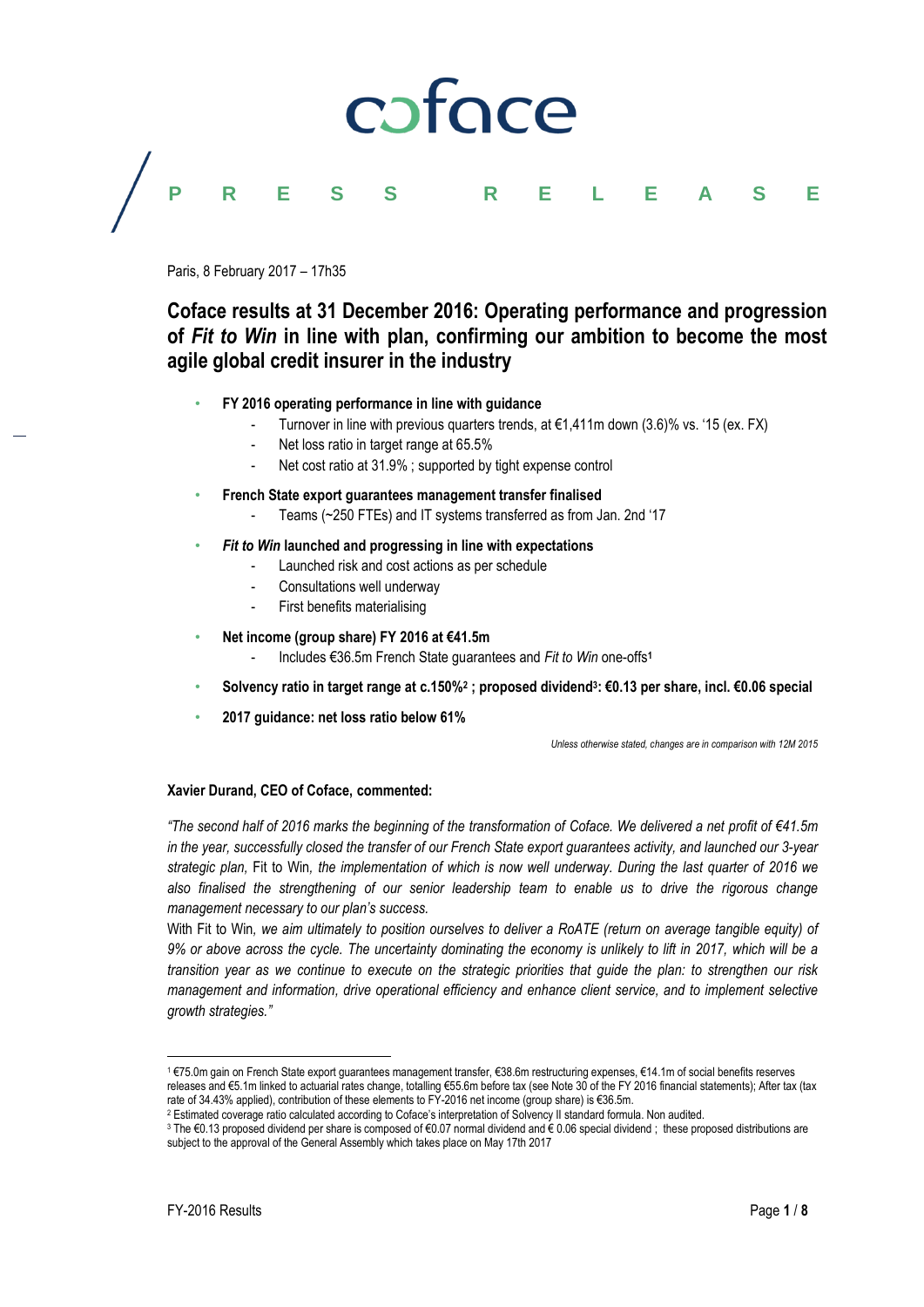

#### **Key figures as at December 31 st 2016**

The Board of Directors of Coface SA examined the consolidated financial statements for FY-2016 during its meeting on 8 February 2017. They were subject to review by the Audit Committee. Non-audited financial statements; they are being certified.

| Income statement items - in $\epsilon$ m                                                                      | FY-2015    | <b>FY-2016</b> | $V\%$      | $V\%$ ex. FX |
|---------------------------------------------------------------------------------------------------------------|------------|----------------|------------|--------------|
| <b>Consolidated revenues</b>                                                                                  | 1,489.5    | 1,411.3        | (5.3)%     | $(3.6)\%$    |
| of which gross earned premiums                                                                                | 1,185.9    | 1,115.1        | $(6.0)\%$  | $(4.1)\%$    |
| Underwriting income after reinsurance                                                                         | 143.4      | 12.8           | $(91.1)\%$ |              |
| Investment income net of expenses                                                                             | 53.1       | 48.0           | $(9.5)\%$  |              |
| Current operating income                                                                                      | 196.5      | 60.9           | $(69.0)\%$ |              |
| Other operating income and expenses<br>incl. State guarantees mangt. transfer and Fit to Win one-offs in 2016 | (4.2)      | 53.5           |            |              |
| Operating income                                                                                              | 192.3      | 114.4          | $(40.5)\%$ |              |
| Tax                                                                                                           | (48.8)     | (48.1)         |            |              |
| Net result (group share)                                                                                      | 126.2      | 41.5           | $(67.1)\%$ | $(65.0)\%$   |
| <b>Key ratios</b>                                                                                             |            |                |            |              |
| Loss ratio net of reinsurance                                                                                 | 52.5%      | 65.5%          | $+12.9$    | ppts.        |
| Cost ratio net of reinsurance                                                                                 | 30.5%      | 31.9%          |            | $+1.4$ ppts. |
| Combined ratio net of reinsurance                                                                             | 83.1%      | 97.4%          |            | +14.3 ppts.  |
| Balance sheet items - in $\epsilon$ m                                                                         | 31/12/2015 | 31/12/2016     |            |              |
| Equity (group share)                                                                                          | 1,761.0    | 1,755.2        | (0.3)%     |              |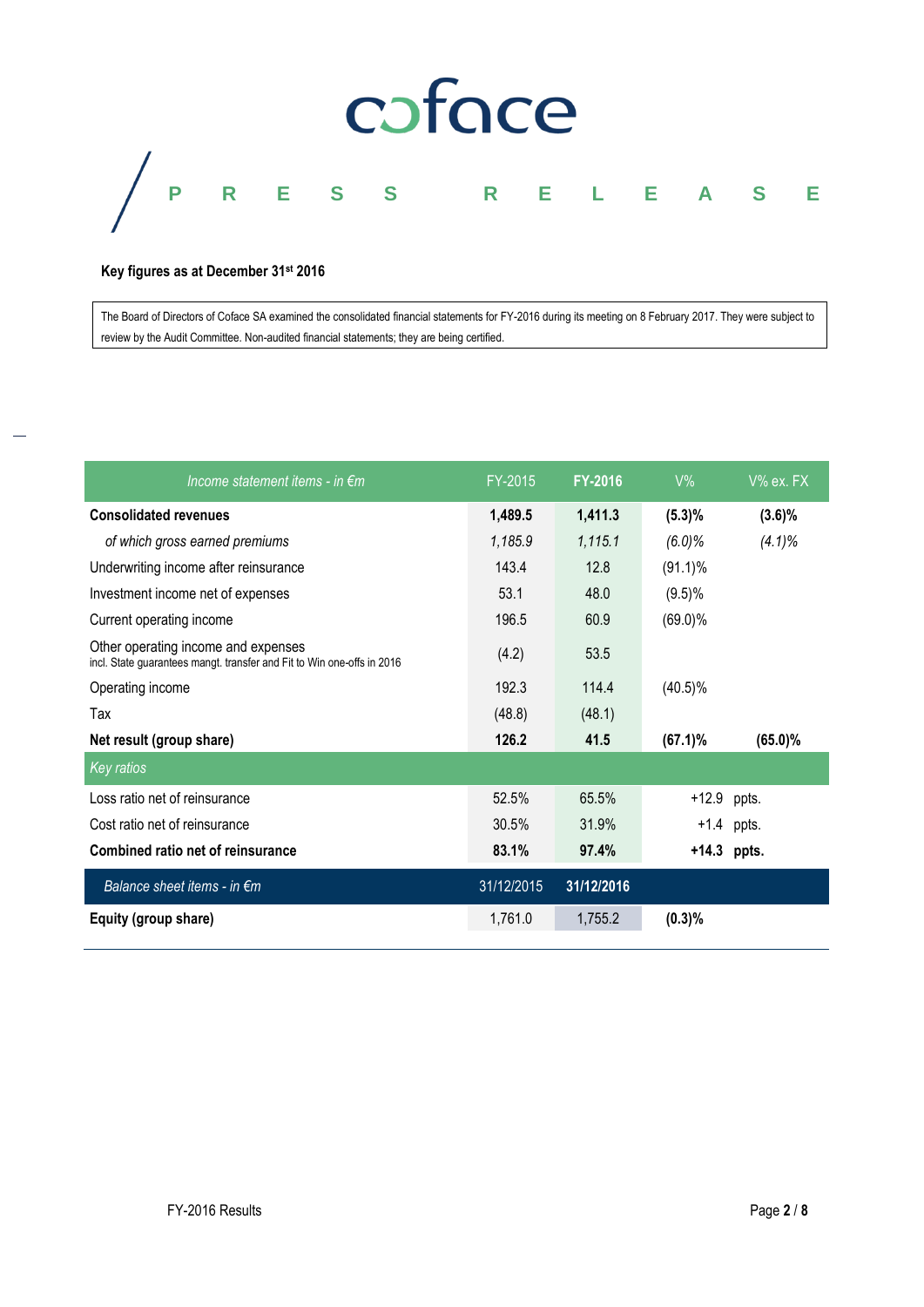

#### **1. Turnover**

Coface registered a turnover of  $\epsilon$ 1,411m for FY 2016, down (5.3)% against FY-2015 and (3.6)% ex. FX.

Premiums followed a continuous trend throughout 2016, impacted by weaker client activity and persisting soft conditions in mature markets, particularly in our Northern and Western Europe regions; the latter was also impacted negatively by the decrease in French State export guarantees management fees.

In Central Europe, turnover was down (1.1)% ex. FX, driven by lower services revenues (debt collection fees), in line with the low claims level in this region.

In the Mediterranean & Africa region, good commercial momentum in Italy was offset by premium refunds in Spain, where the risk environment is favourable. Turnover was down (1.3)% against 2015.

In North America, turnover grew 4.0% (ex. FX), mainly driven by some global clients.

In emerging markets, restoring profitability was the number one priority this year: revenue growth was negatively impacted by portfolio adjustments in Asia ((10.9)% ex. FX), whereas some positive re-pricing helped drive an increase in turnover in Latin America (+9.0% ex. FX).

| Business turnover in $\epsilon$ m     | FY-2015 | FY-2016 | $V\%$      | V% ex. FX . |
|---------------------------------------|---------|---------|------------|-------------|
| Western Europe                        | 363.3   | 327.2   | $(10.0)\%$ | (8.4)%      |
| Northern Europe                       | 324.5   | 307.3   | (5.3)%     | (5.3)%      |
| Mediterranean & Africa                | 340.3   | 331.9   | $(2.5)\%$  | $(1.3)\%$   |
| North America                         | 131.3   | 136.1   | $+3.7%$    | $+4.0%$     |
| Central & Eastern Europe              | 125.3   | 121.3   | $(3.2)\%$  | $(1.1)\%$   |
| Asia-Pacific                          | 121.3   | 109.8   | (9.5)%     | (10.9)%     |
| Latin America                         | 83.5    | 77.7    | (6.9)%     | $+9.0%$     |
| <b>Consolidated business turnover</b> | 1,489.5 | 1.411.3 | (5.3)%     | $(3.6)\%$   |

New business production, at €139m, was stable vs. 2015 outside of Asia. Coface's client retention rate remains close to record levels at 88.5%, a slight improvement compared with 2015. Driven by some re-pricing actions in Latin America, price erosion slowed down compared to 2015 at (1.7)%.

Client activity, a key driver of premium growth, slowed down this year, affected by strong declines in some sectors (metals, commodities…). However, this trend improved slightly towards the end of the year.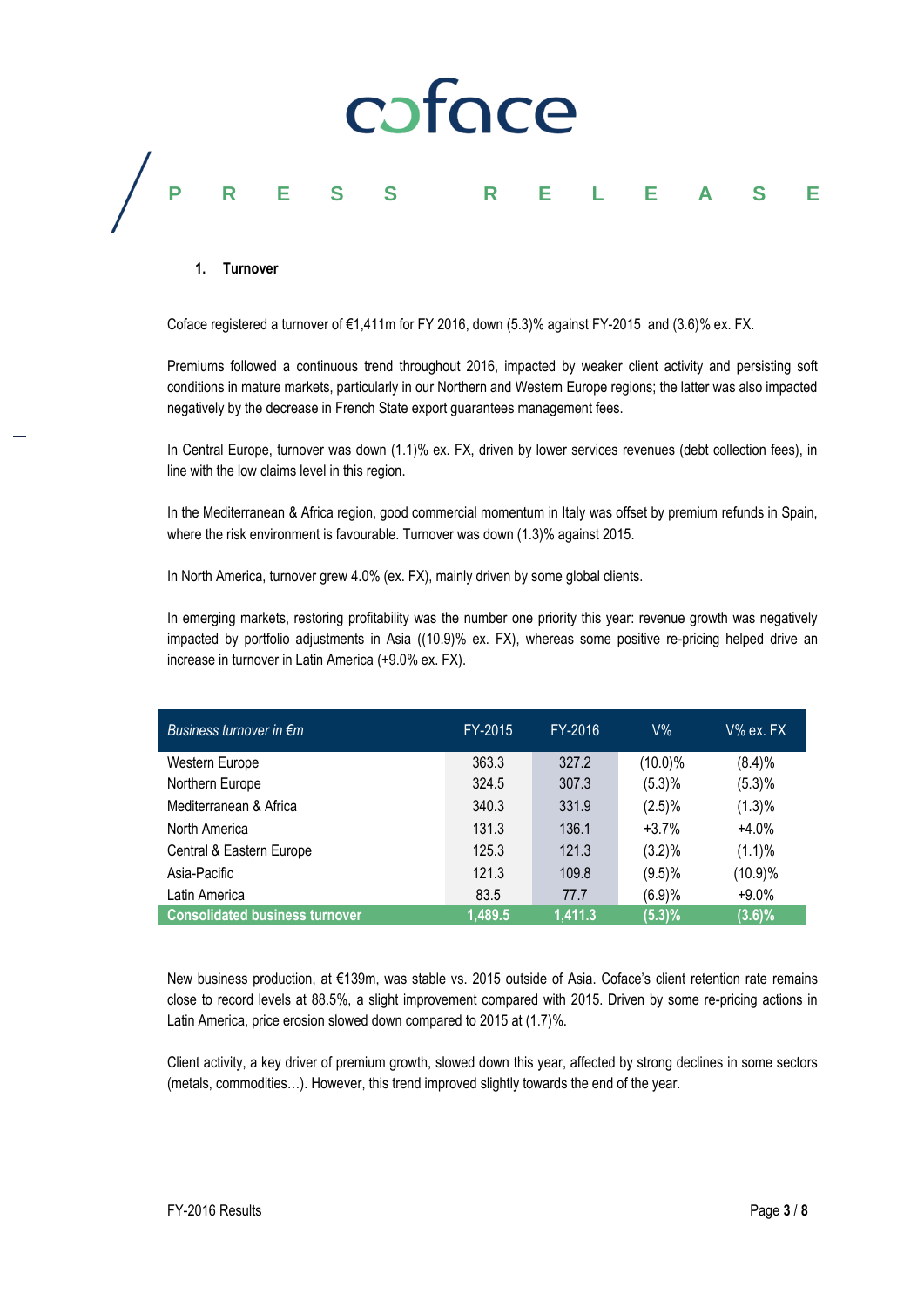# caface **PRESS RELEASE**

- **2. Results**
- Combined ratio

The Group's net combined ratio stood at 97.4% for FY 2016.

(i) Loss ratio

Against the backdrop of a volatile and risky environment, Coface's loss ratio was driven by claims in emerging countries. Measures were taken throughout 2015 and 2016 to reduce our risk exposures in these areas and their effects are expected to materialise gradually.

Quarterly trends over the second half of 2016 pointed to first signs of loss ratio improvement; this trend is mainly driven by Latin America, contrasting with Asia where loss levels remain high. The Group's loss ratio after reinsurance was down (4.4) points in Q4 2016, at 67.9% against 72.4% in Q3 2016 and stood at 65.5% at 31 December 2016, in the target range for 2016.

(ii) Cost ratio

Coface is keeping tight control on expenses outside of *Fit to Win* investment areas: total expenses decreased to €699m (including €2.1m *Fit to Win* set-up costs in Q4), compared with €713m at 31 December 2015 ((0.6)% ex. FX).

The Group's cost ratio after reinsurance stood at 31.9% for FY-2016.

– Financial income

Coface maintains a diversified and proactive investment strategy. However, the current low rate environment is putting pressure on returns. Financial income<sup>4</sup> stood at €48.0m (of which €3.5m gains on sales) at December 2016, against €53.1m (of which €4.5m gains on sales) for FY-2015. The accounting yield<sup>5</sup>, excluding capital gains, was 1.6% for FY-2016, compared with 1.8% for FY-2015.

– Operating income and net income

Operating income stood at €114.4m at 31 December 2016, including a €75.0m gain on French State export guarantees transfer, €38.6m *Fit to Win* restructuring expenses, €14.1 of reserve releases linked to social benefits and €5.1m actuarial rate change totalling €55.6m before tax.

Net income (group share) stood at €41.5m, to which the above mentioned non-recurring elements contribute for €36.5m<sup>6</sup> .

 $\overline{\phantom{a}}$ 

<sup>4</sup> Investment income net of expenses, excluding cost of debt. o/w gains (losses), exclude investments in non-consolidated subsidiaries and derivatives.

<sup>5</sup> Accounting profitability ratio calculated on average investment portfolio

<sup>6</sup> €75.0m gain on French State export guarantees management transfer, €38.6m restructuring expenses, €14.1m of social benefits reserves releases and €5.1m linked to actuarial rates change, totalling €55.6m before tax (see Note 30 of the FY 2016 financial statements); After tax (tax rate of 34.43% applied), contribution of these elements to FY-2016 net income (group share) is €36.5m.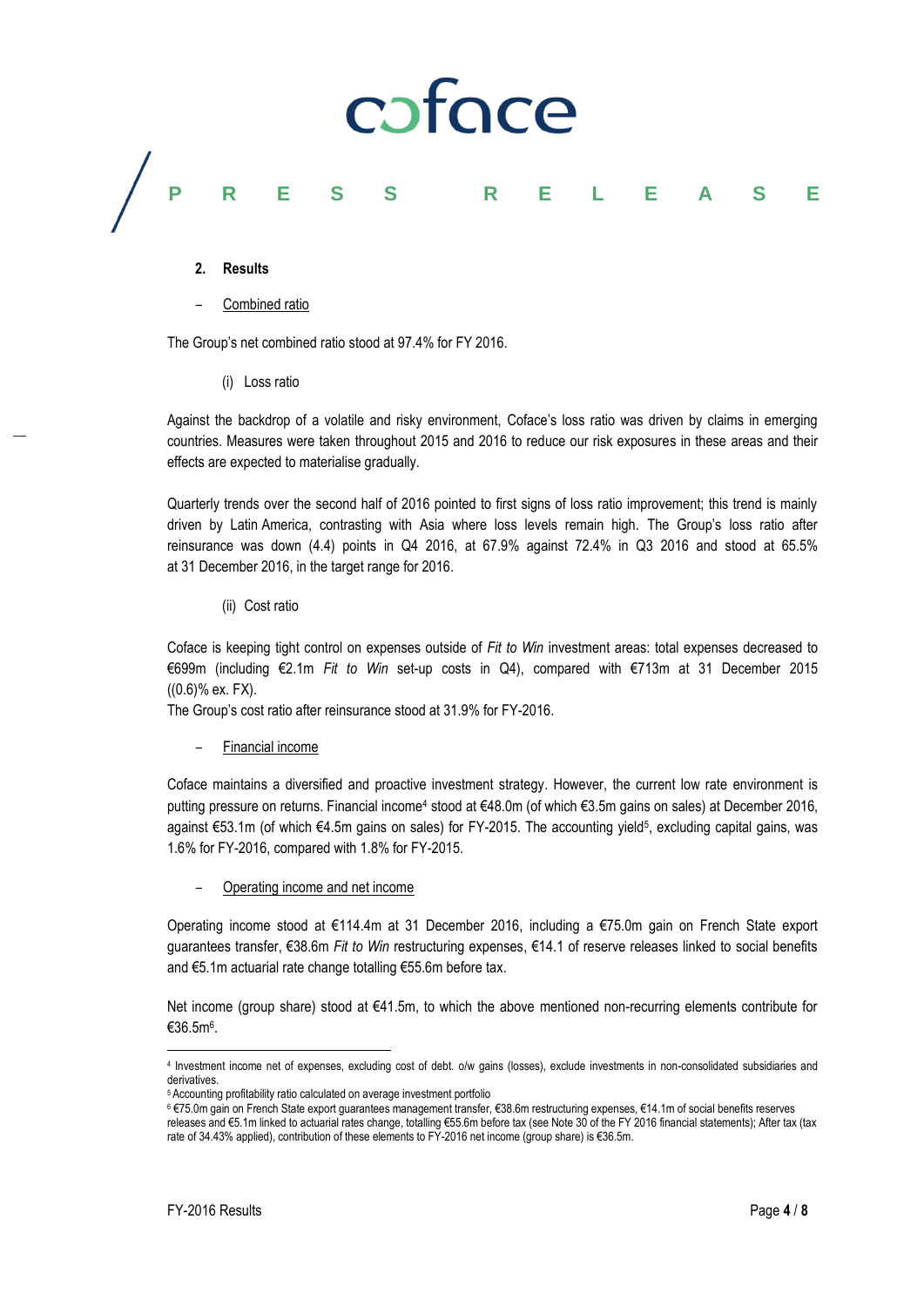# caface **PRESS RELEASE**

A distribution of €0.13 per share<sup>7</sup> will be proposed for 2016. In line with previous communication, this distribution comprises €0.07 per share, corresponding to 62% pay-out ratio on adjusted earnings<sup>8</sup> (€0.11 per share) and €0.06 special dividend.

### **3. Financial strength**

At 31 December 2016, IFRS equity (group share) was €1,755.2m (flat vs 2015). The change in equity is mainly the result of positive net income of €41.5m offset by the distribution of €75.3m to shareholders linked to the FY 2015 dividend and an increase in re-evaluation reserves of financial assets available for sale.

The new regulatory framework Solvency II came into force on 1st January 2016. On the basis of the standard formula, the coverage ratio of required capital to insurance and factoring risk coverage remains strong at c.150%<sup>9</sup> as at 31 December 2016. This level is consistent with the Group's targeted comfort level and allows Coface to confirm its long term pay-out policy of above 60% of adjusted earnings, as proposed this year.

Ratings agencies Fitch and Moody's reconfirmed the Group's ratings (IFS) at respectively AA- and A2 (stable outlook), on 29 September and 28 November 2016.

# **4.** *Fit to Win* **update**

The Group launched in September 2016 its new strategic plan called *Fit to Win,* which aims at positioning Coface as the most agile global trade-credit partner in the industry, while evolving to a more capital efficient business model.

The implementation of *Fit to Win* is currently progressing as planned.

– Strengthen risk management & information

Actions undertaken to strengthen risk management and information are well underway, particularly in emerging markets, including recruitments in the domain of enhanced information, updating of underwriting guidelines and processes, and the setting up of a dedicated senior expert support team. Their effects are expected to fully materialise over the next two years after implementation.

– Improve operational efficiency and client service

Under this second strategic priority, Coface set out several initiatives in fields such as sourcing and real estate optimisation, rationalising the organisation and reviewing social benefits. Work Councils consultations have been launched and are progressing as planned.

9 Estimated coverage ratio calculated according to Coface's interpretation of Solvency II standard formula. Non audited.

 $\overline{\phantom{a}}$ <sup>7</sup> The proposed distributions are subject to the approval of the General Assembly that takes place on May 17th 2017

<sup>8</sup> To calculate adjusted earnings, the following elements have been excluded: €75.0m gain on State export guarantees management transfer and €38.6m restructuring expenses, totaling 36.3m€ before tax (see Note 30 of the FY 2016 financial statements);

After tax (tax rate of 34.43% applied), the contribution of these elements to FY-2016 net income (group share) amounts €23.8m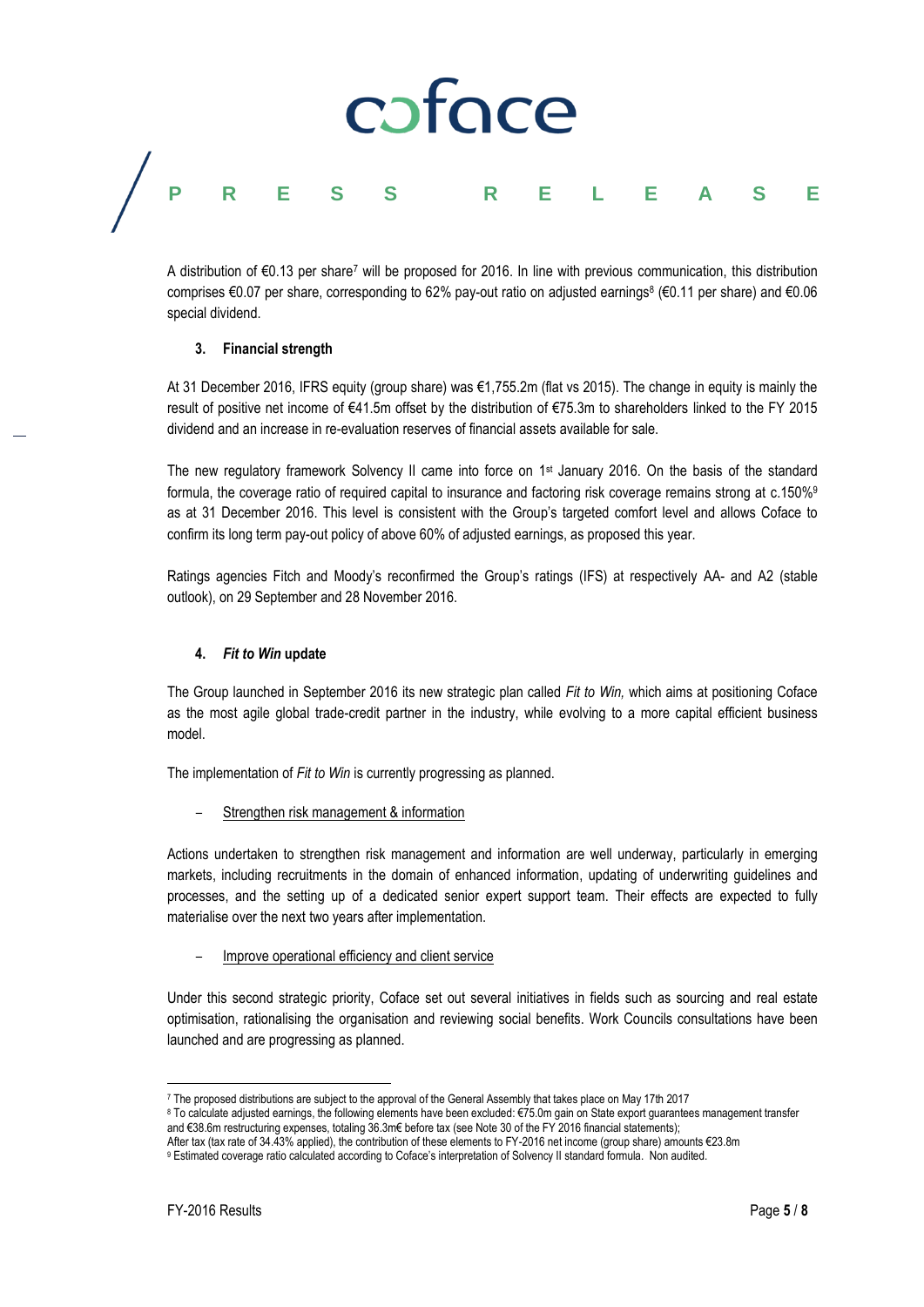# coface **PRESS RELEASE**

Transforming the Group's technology and processes in order to improve client service and productivity requires restructuring costs and investments that are fully financed by the non-recurring gain subsequent to the transfer of the French State export guarantees activity. In line with previous communications, €38.6m restructuring costs and €2.1m set-up costs were accounted for in 2016; in 2017 and years following, Coface expects these expenses to amount respectively to €21m, €6m and €3m.

As a result of these actions, Coface is targeting to achieve €10m cost savings in 2017 and €30m in 2018, thus entirely offsetting the loss of margin resulting from the transfer of the French State export guarantees activity.

### – Implement differentiated growth strategies

Prioritising value creation over growth, Coface is adapting its commercial approach to each specific market/sector/customer profile. This translated into some re-pricing actions in Latin America and portfolio restructuring in Asia. In mature markets, where priority is given to efficiency and innovation, Coface is reinforcing account management teams and processes. New partnerships were recently signed with Bank of China, Unicredit and BPCE.

### – Reduce capital intensity

Coface is committed to maintaining a strong capital position, illustrated by a targeted solvency ratio towards the upper end of the 140-160% range, and a minimum single A financial strength rating.

Without compromising these fundamentals, *Fit to Win* has identified ways to further improve Coface's capital efficiency, in particular, through the increased use of reinsurance. A first step has been achieved with the increase of the quota-share reinsurance cession to 26% as from 1 January 2017 (vs. 20% in 2016).

The reinsurance cession increase is expected to impact capital needs gradually so as to contribute to Fit to Win's ambition to achieve 9% or above RoATE across the cycle.

# **5. Outlook**

Coface is totally focused on the execution of *Fit to Win* and the impacts of the initiatives we have now started to implement are expected to materialise gradually.

In 2017, our priority remains to execute our strategic plan while monitoring closely the development of the risk landscape. In line with the first signs of improvement observed at this stage, we anticipate a net loss ratio below 61% in 2017. We expect to begin to benefit from the *Fit to Win* operational efficiency measures already taken and have planned to achieve €10m costs savings in 2017, while investments and restructuring charges for the year should amount to €21m.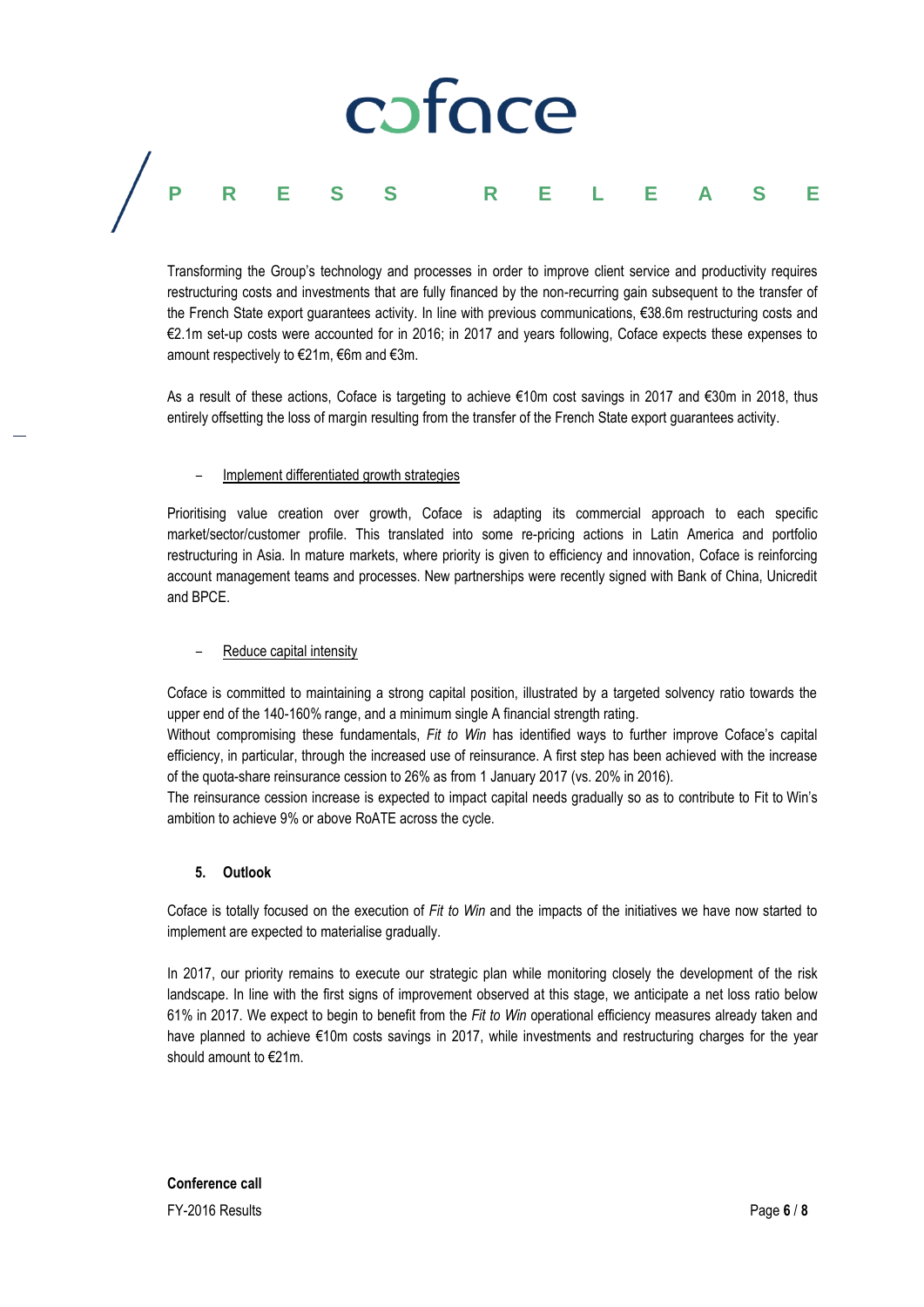# coface **PRESS RELEASE**

A conference call to discuss Coface FY 2016 results will be held on 8 February 2016 at 6.00 pm Paris time. Dial in numbers: +33(0)1 70 77 09 41 (France), +44 (0)20 3367 9456 (UK), +1 855 402 77 63 (US). The presentation will be available at the following address: http://www.coface.com/Investors/Financial-reporting

# **Appendix**

| Appendix                              |                |                |                |                |                |                |                |                |                        |           |
|---------------------------------------|----------------|----------------|----------------|----------------|----------------|----------------|----------------|----------------|------------------------|-----------|
| Income statement items - in €m        | 2015           |                |                | 2016           |                |                |                | $\%$           | $\frac{9}{6}$          |           |
|                                       | Q <sub>1</sub> | Q <sub>2</sub> | Q <sub>3</sub> | Q <sub>4</sub> | Q <sub>1</sub> | Q <sub>2</sub> | Q <sub>3</sub> | Q <sub>4</sub> | Q4-2016 vs.<br>Q4-2015 | ex. FX    |
| <b>Consolidated revenues</b>          | 389.6          | 370.7          | 366.0          | 363.2          | 365.0          | 351.7          | 348.7          | 345.9          | (4.8)%                 | $(4.0)\%$ |
| of which gross earned premiums        | 306.9          | 296.1          | 291.1          | 291.8          | 288.5          | 277.2          | 275.8          | 273.6          | (6.2)%                 | $(5.4)\%$ |
| Underwriting income after reinsurance | 49.7           | 27.9           | 38.5           | 27.4           | 26.5           | 2.4            | (13.5)         | $-2.6$         | $(109.5)\%$            |           |
| Investment income net of expenses     | 13.0           | 15.2           | 12.3           | 12.6           | 10.8           | 13.8           | 18.5           | 4.9            | (60.8)%                |           |
| <b>Operating income</b>               | 60.5           | 42.1           | 49.9           | 39.8           | 36.3           | 15.5           | 4.5            | 58.1           | $+46.0%$               |           |
| Net result (group share)              | 40.3           | 25.8           | 32.2           | 28.0           | 22.3           | 3.3            | (11.2)         | 27.1           | (2.9)%                 | $+0.4%$   |
| of which minority interest one-off    |                |                |                |                |                |                | (7.8)          |                |                        |           |
| Key ratios - in %                     |                |                |                |                |                |                |                |                | Q4-2016 vs. Q4-2015    |           |
| Loss ratio net of reinsurance         | 49.8%          | 54.3%          | 53.5%          | 52.6%          | 55.0%          | 66.9%          | 72.4%          | 68.0%          | $+15.3$ ppts.          |           |
| Cost ratio net of reinsurance         | 27.7%          | 32.1%          | 28.1%          | 34.4%          | 32.0%          | 30.8%          | 33.0%          | 32.0%          | $(2.4)$ ppts.          |           |
| Combined ratio net of reinsurance     | 77.5%          | 86.4%          | 81.6%          | 87.0%          | 87.0%          | 97.7%          | 105.4%         | 100.0%         | $+12.9$ ppts.          |           |